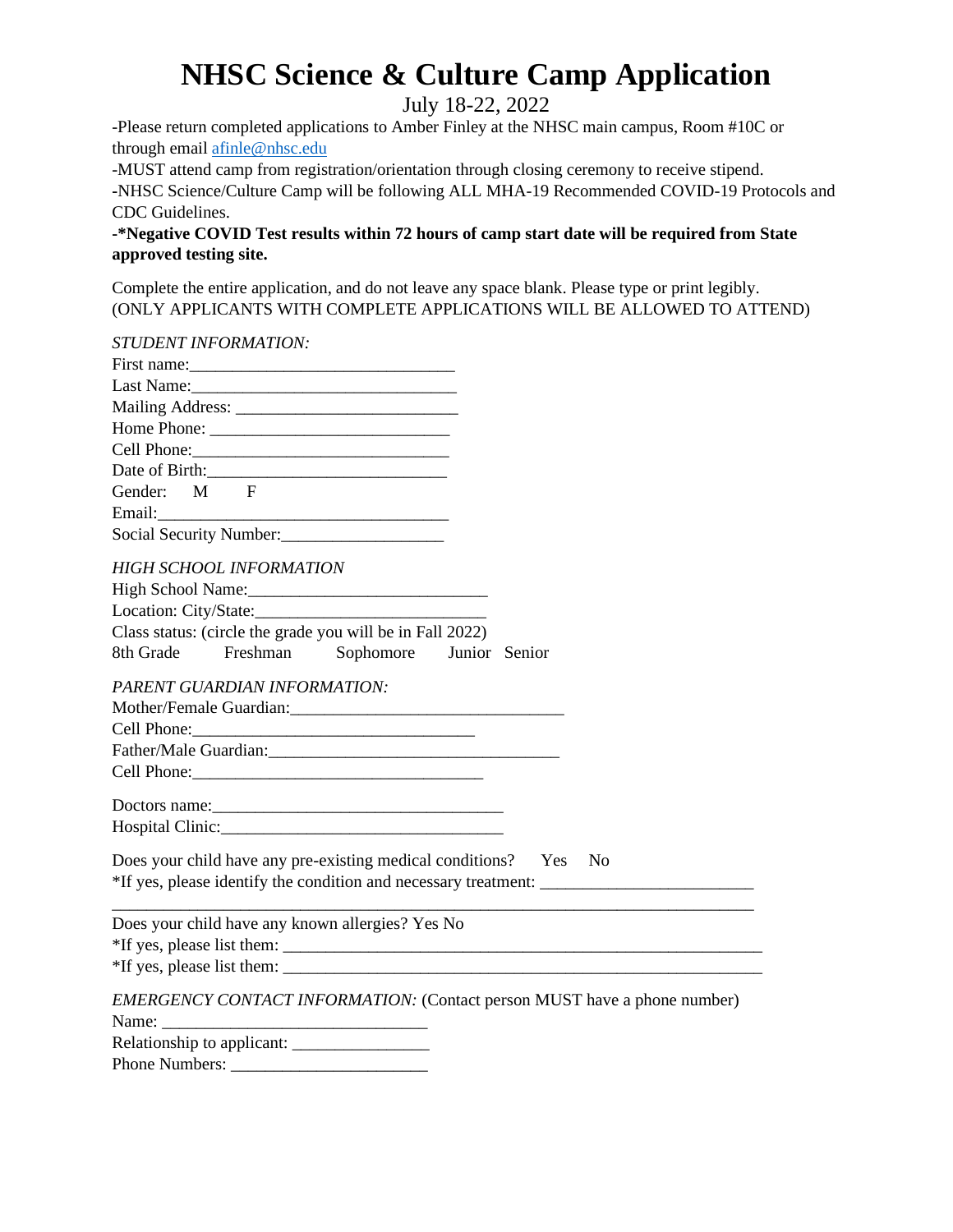### July 18-22, 2022

\*\*If you are asked to leave the camp, your parent/guardian will be responsible to come and pick you up. The reason for having rules is to ensure the safety of all campers. Please be mindful of the rules at all times, and any questions please ask a Staff member or a Counselor

### *PLEASE READ AND INITIAL THE FOLLOWING RELEASE STATEMENTS:*

I, the undersigned, do hereby give my full consent for my child \_\_\_\_\_\_\_\_\_\_\_\_\_\_\_\_\_ to participate in the NHSC Culture/Science Camp, and release the NHSC Culture/Science Camp and its respective officers, employees, and leaders from and against all claims, actions, and damages which may result from or be in any way related to my child's participation in the NHSC Culture/Science Camp.

\_\_\_\_Should any accident occur requiring medical care for my child, I give full consent and authorization for the NHSC Culture/Science Camp to provide and/or seek First Aid, hospital and professional care as need be.

\_\_\_\_ I acknowledge that my child must be dropped off and picked up at the Earthlodge Village. Campers ARE NOT ALLOWED TO BRING PERSONAL VEHICLES.

I am aware my child is expected to wear a mask at all times during camp, especially in groups and during indoor/outdoor activities.

\_\_\_\_I grant permission to all use of photographs, videotapes, recordings and any other records for this event for promotional purposes only to the NHSC Culture/Science Camp.

\_\_\_\_I grant permission for my child to participate in water sports and to ride in the boats or canoes.

\_\_\_\_I grant permission for my child to participate in the sweat lodge, if they choose to participate.

\_\_\_\_Should my child bring an electronic device, the NHSC Culture/Science Camp Staff is NOT responsible for any damage, theft or loss of property.

I am aware of the rule which DOES NOT allow any outside food, snacks or energy drinks to be brought to the camp. All meals including snacks will be provided.

I fully understand in the event my child is asked to leave the camp, I am responsible to pick my child up from the camp.

Name of Parent/Guardian: (please print) \_\_\_\_\_\_\_\_\_\_\_\_\_\_\_\_\_\_\_\_\_\_\_\_\_\_\_\_\_\_

Signature:

Date:

### **NON-COMPLIANCE OF ANY OF THE RULES LISTED ABOVE WILL RESULT IN CAMPER BEING ASKED TO LEAVE IMMEDIATELY WITHOUT STIPEND.**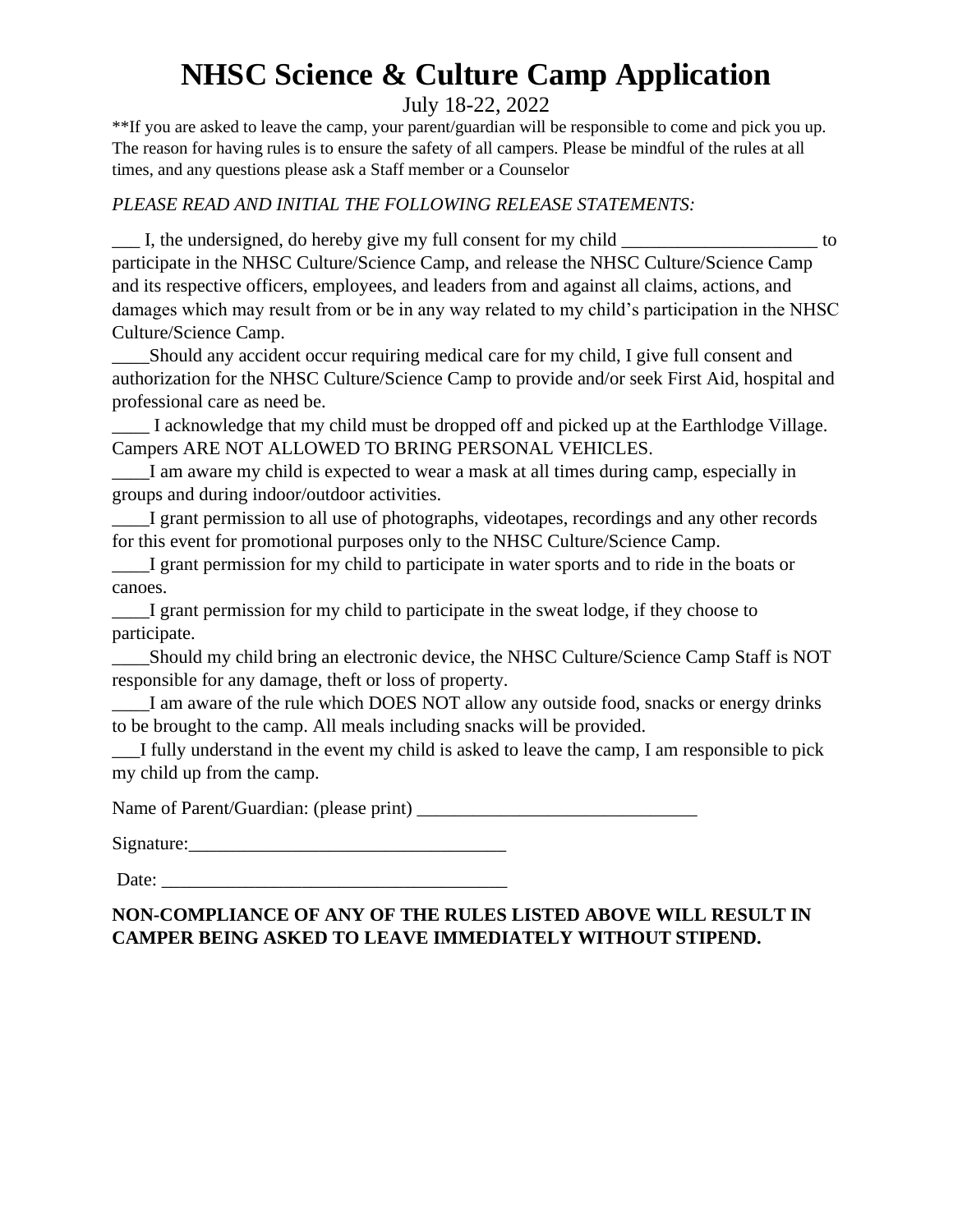July 18-22, 2022

### **NHSC Science/Culture Camp Rules**

*The reason for having rules is to ensure the safety of all campers. Please be mindful of the rules at all times, and any questions please ask a Staff member or a Counselor.*

- 1. Be respectful of other campers and the staff members and counselors.
- 2. NO BULLYING.
- 3. No violence in any way will be tolerated.
- 4. No cursing or disrespectful language allowed.
- 5. No fraternizing amongst all campers throughout grounds.
- 6. NO leaving the lodges after 'Lights Out'.
- 7. Campers are not allowed to leave camp.
- 8. No camper may be in any restricted area at the Earth Lodges or MHA Interpretive Center
- 9. Participation in all activities is **required.**
- 10. No littering on premises.
- 11. All prescription medication must be turned in to the counselors.
- 12. Masks MUST BE WORN at all times.
- 13. NO Alcohol, drugs, tobacco products, firearms, knives or fireworks will be allowed.
- 14. Bandannas must be displayed at all times, to identify groups.
- 15. NO Outside Food/Drinks Allowed nor will they be allowed to be dropped off by noncampers.

### **Failure to follow any of these rules will result in camper being asked to leave immediately and no stipend shall be received.**

### **ITEMS NEEDED FOR CAMP**

Sleeping bag/bed roll (Sleeping in the earth lodges) Toiletries (hand soap, shampoo, deodorant, etc.) 2 Towels/1 wash cloth Walking Shoes/Tennis Shoes Flashlight Clothing for warm weather and cool weather ie. Sweater, Rain jacket, sweats etc. Warm pajamas Sunblock Bug Spray Swimsuits (PLEASE Use Discretion) OPTIONAL Items: Baseball cap/visor Sweat dress for girls/shorts for boys